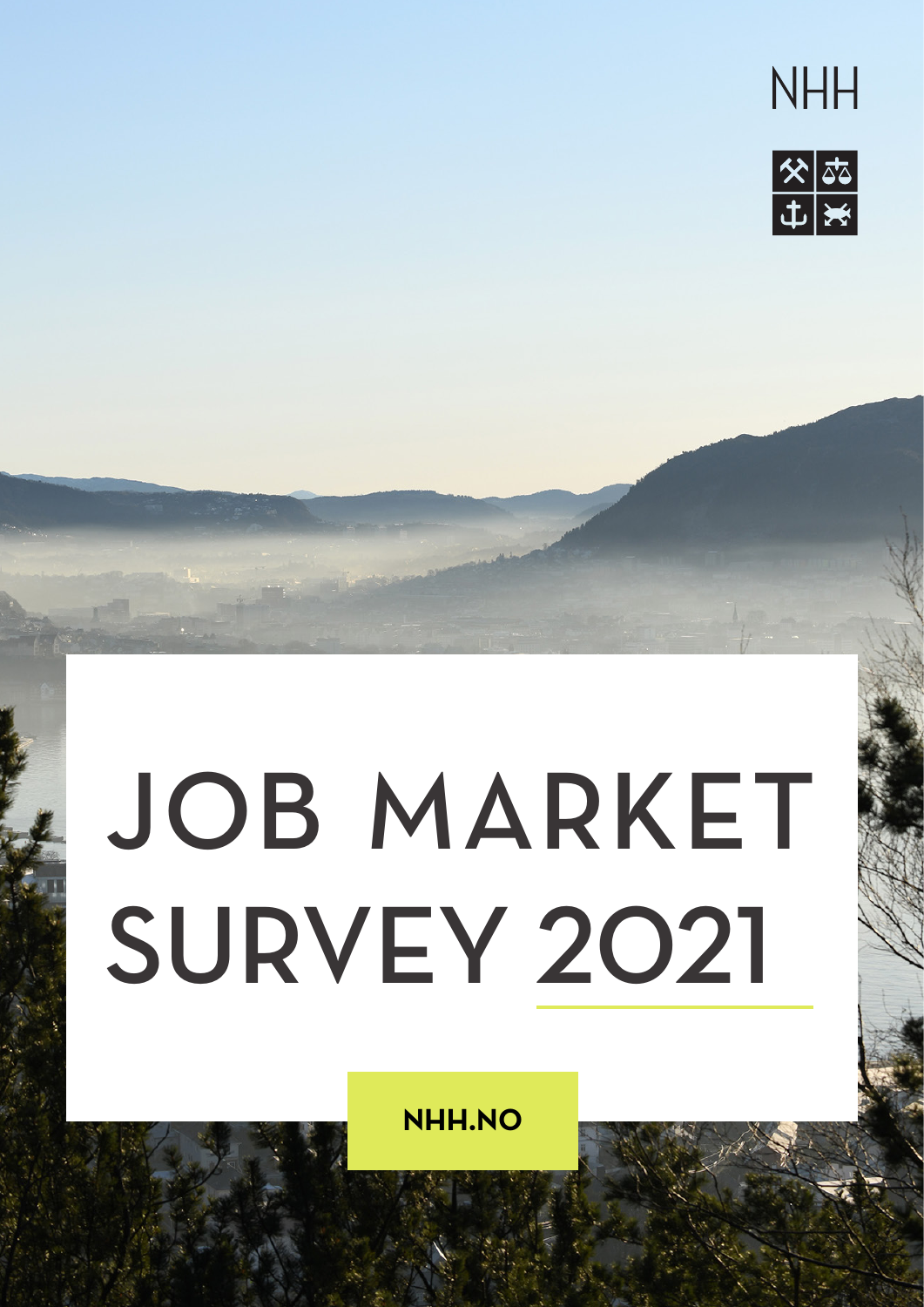## JOB MARKET SURVEY 2021

Every year, we invite all master graduates to participate in NHH's Job Market Survey, about six months after their graduation. We survey our graduates' transition to the labour market, and ask them to assess the programme they attended in terms of relevance, strengths and weaknesses. NHH puts the results to use in its continuous work to maintain and improve our position as a high-quality institution, providing relevant and strong graduates for the labour market and society as a whole.

#### ABOUT THE SURVEY

We carried out the survey between 15 December 2021 and 16 January 2022. Out of 577, 244 graduates (42 %) of the MSc in Economics and Business Administration programme participated.



#### MAIN OCCUPATION SIX MONTHS AFTER GRADUATION

#### DO YOU CONSIDER THE JOB TO BE RELEVANT TO YOUR EDUCATION?

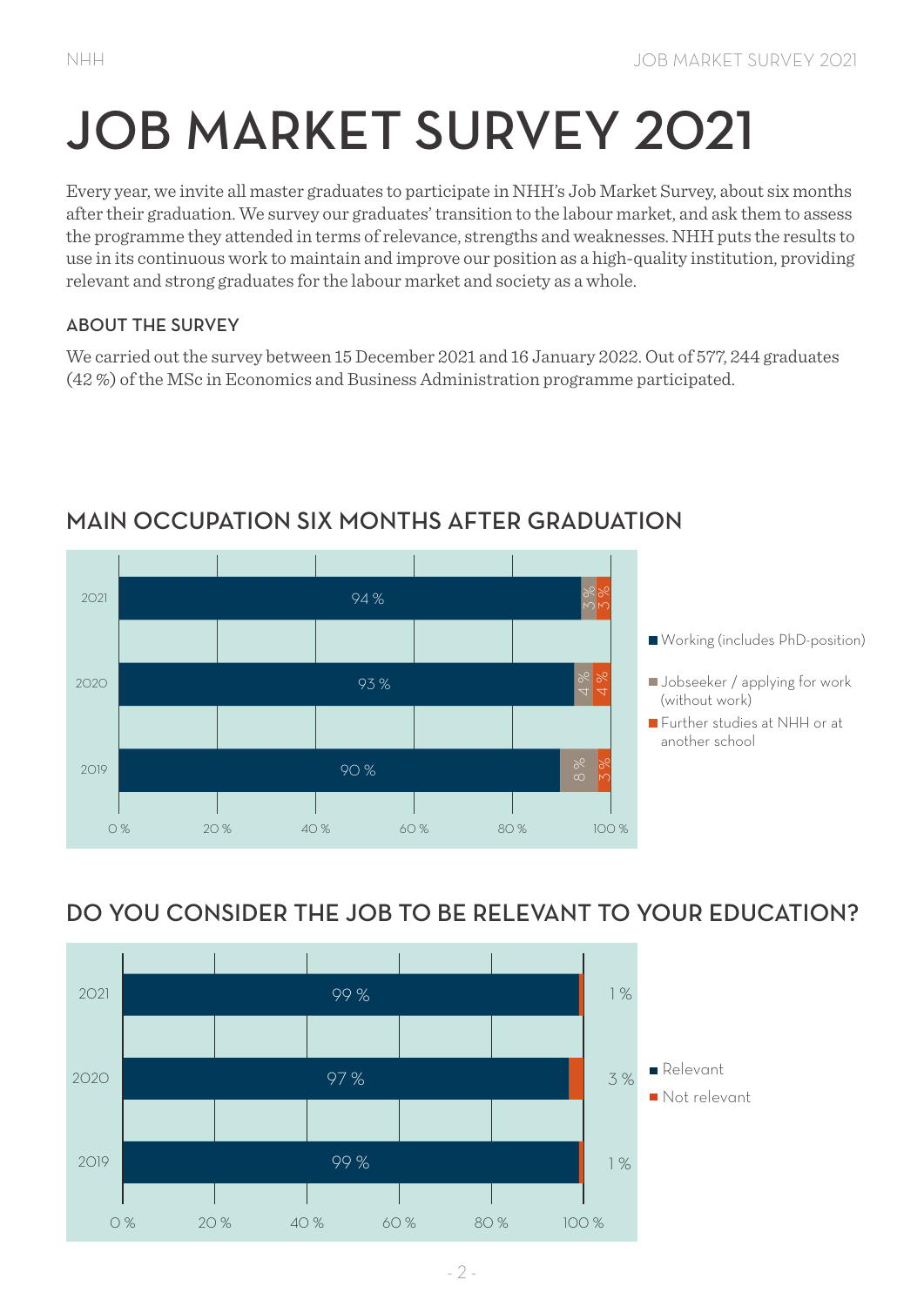#### DID YOU GET A JOB BEFORE GRADUATING FROM NHH?



#### GROSS ANNUAL INCOME (AVERAGE) (NOK)



#### ANNUAL BENEFITS (AVERAGE) (NOK)

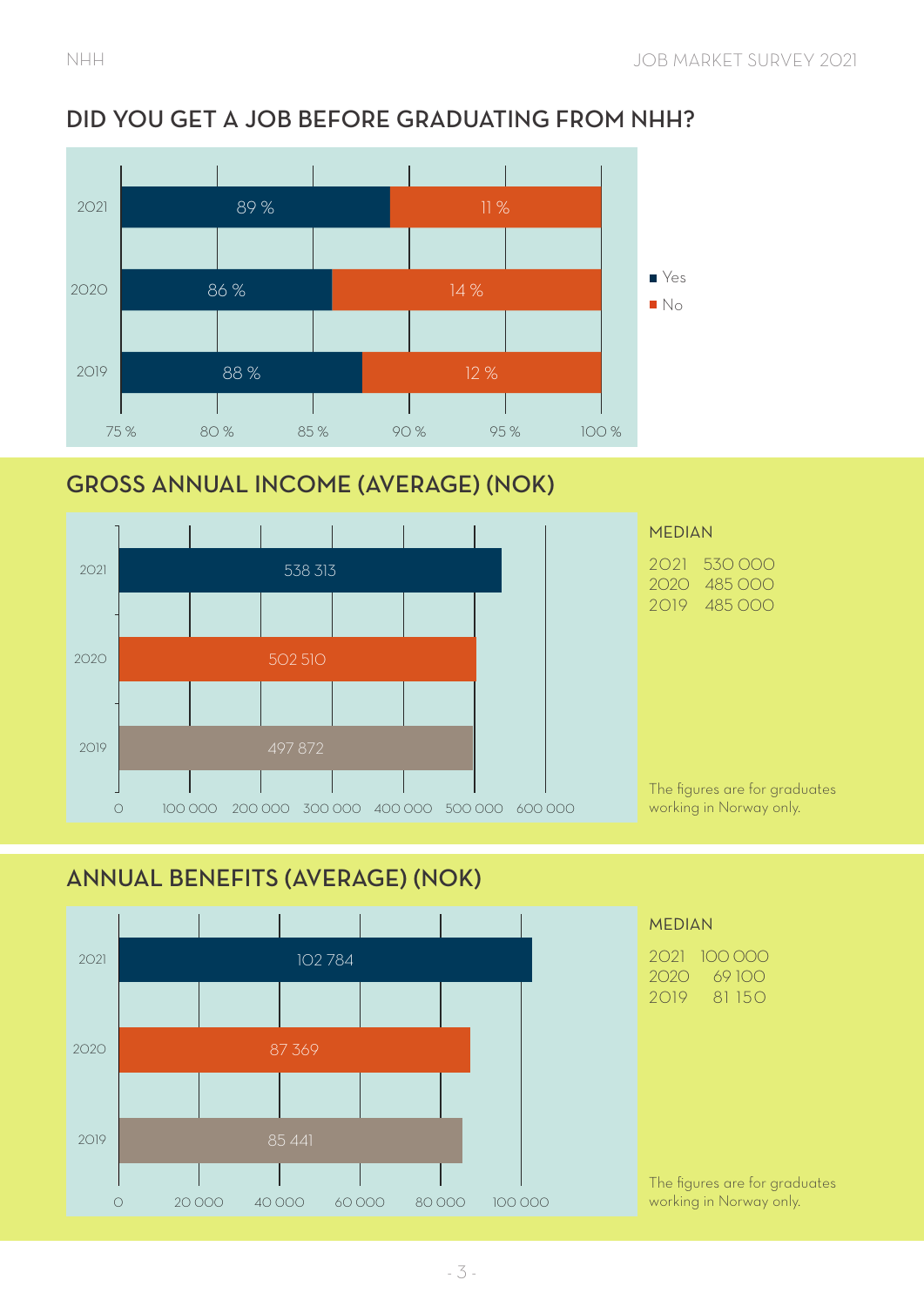#### TOTAL ANNUAL SALARY (AVERAGE) (NOK)



#### EMPLOYMENT BY SECTOR



#### ENTREPRENEURSHIP AMONG NHH-GRADUATES



Q: Do you work in your own company / business?



- $\blacksquare$  Yes, but less than 50%
- Yes, full time Yes, full time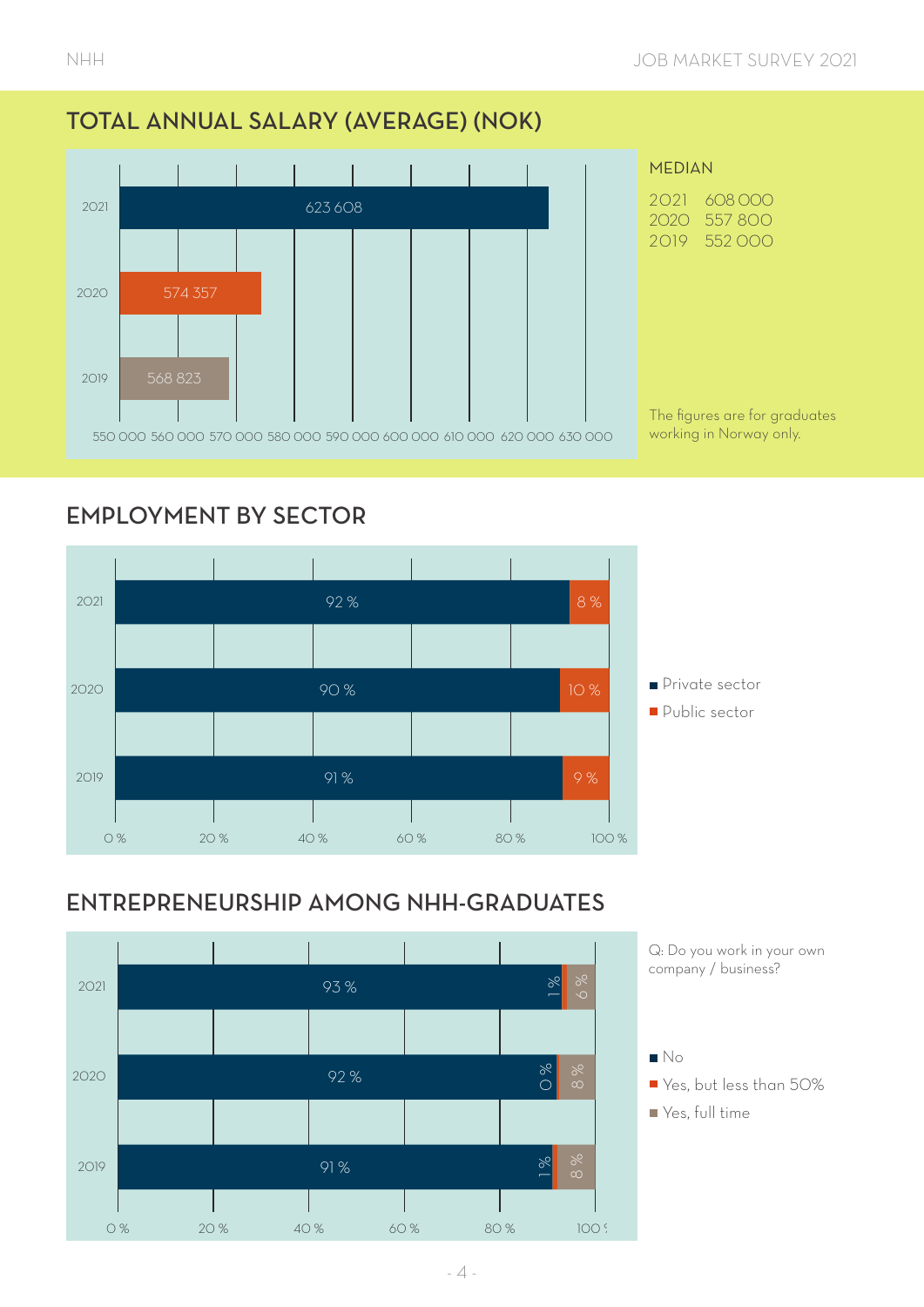

#### EMPLOYMENT BY LINE OF BUSINESS

#### EMPLOYMENT ABROAD